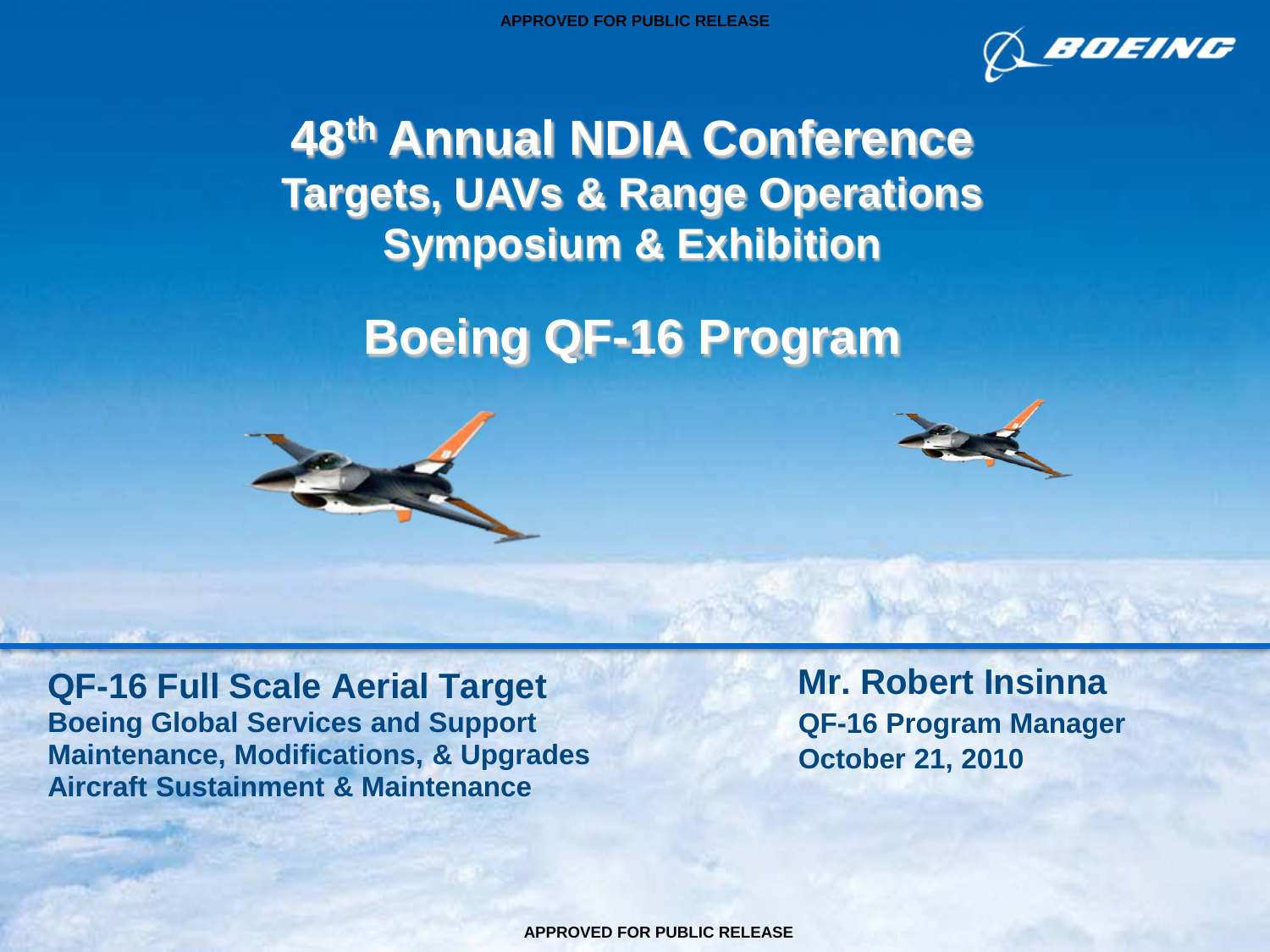## **Boeing Targets / Decoys**



- **Cost Effectively Converting Highly Reliable, NDI Air Vehicles**
- **Providing Foundation for New Development Programs**
- **Boeing's Systems Integration Expertise and Teaming**
- **Application of Boeing Critical Technologies**
- **Synergy Among Our Targets, Unmanned Systems, and Weapons Programs**



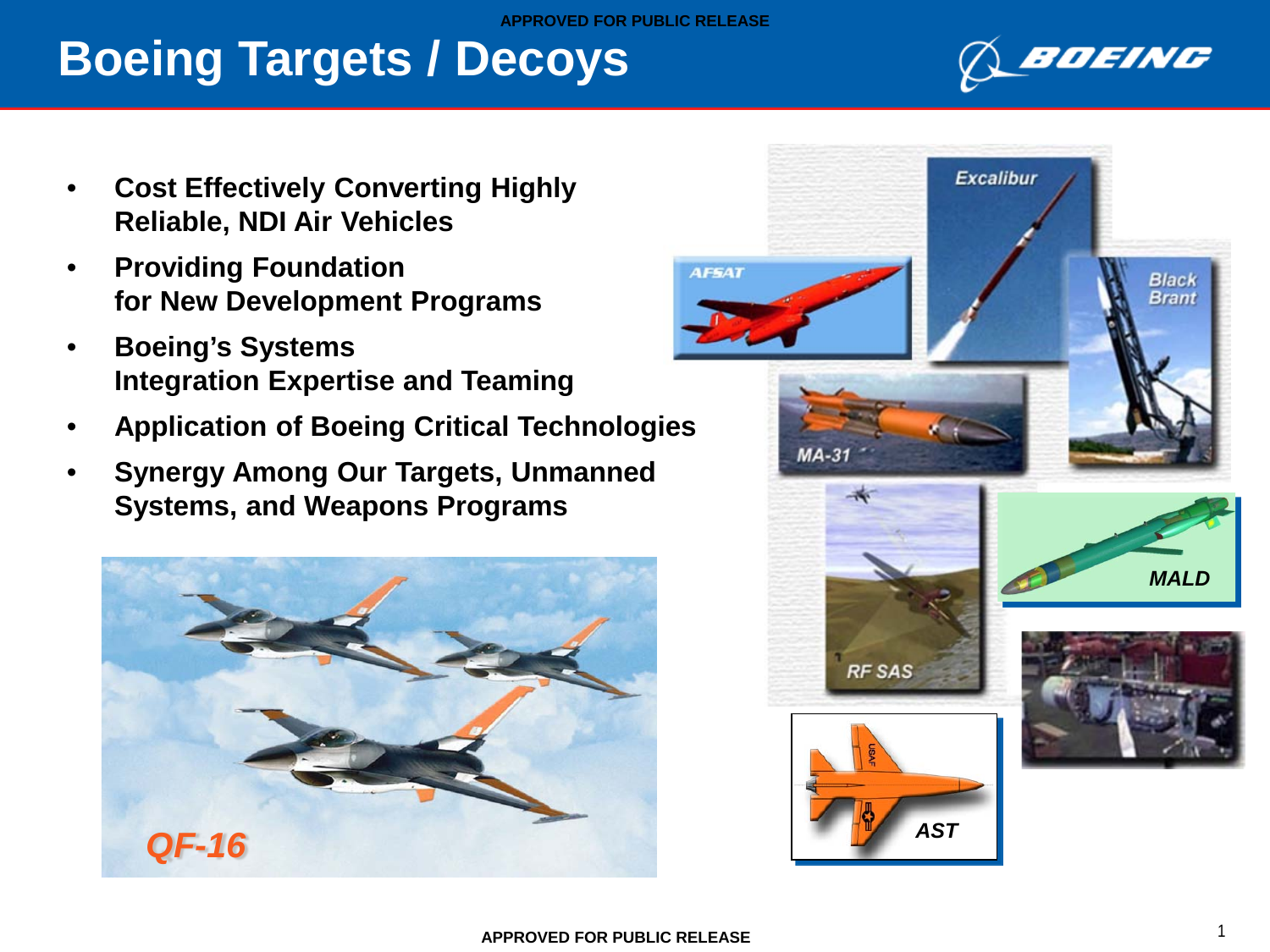### – System Design Exceeding Mean Time Between Failure Key Performance Metric

– Cockpit digital conversion on Non-Boeing platform

– 100% on-time production delivery (465 units)

### **C-130 Avionics Modernization Program**

– Cockpit digital conversion design and installation on Non-Boeing platform

### **A-10 Wing Replacement Program**

**T-38 Avionics Upgrade Program**

- Structural Design and Interface to Non-Boeing Platform
- Experience Working with Non-Boeing Engineering Documentation

### **MA-31 Target System**

- Russian KH31 Missile Conversion to US Target System
- Upgraded to Precision Guidance with Boeing Developed Hardware/Software

#### **APPROVED FOR PUBLIC RELEASE**

# **Demonstrated Performance on Non-OEM Platforms**







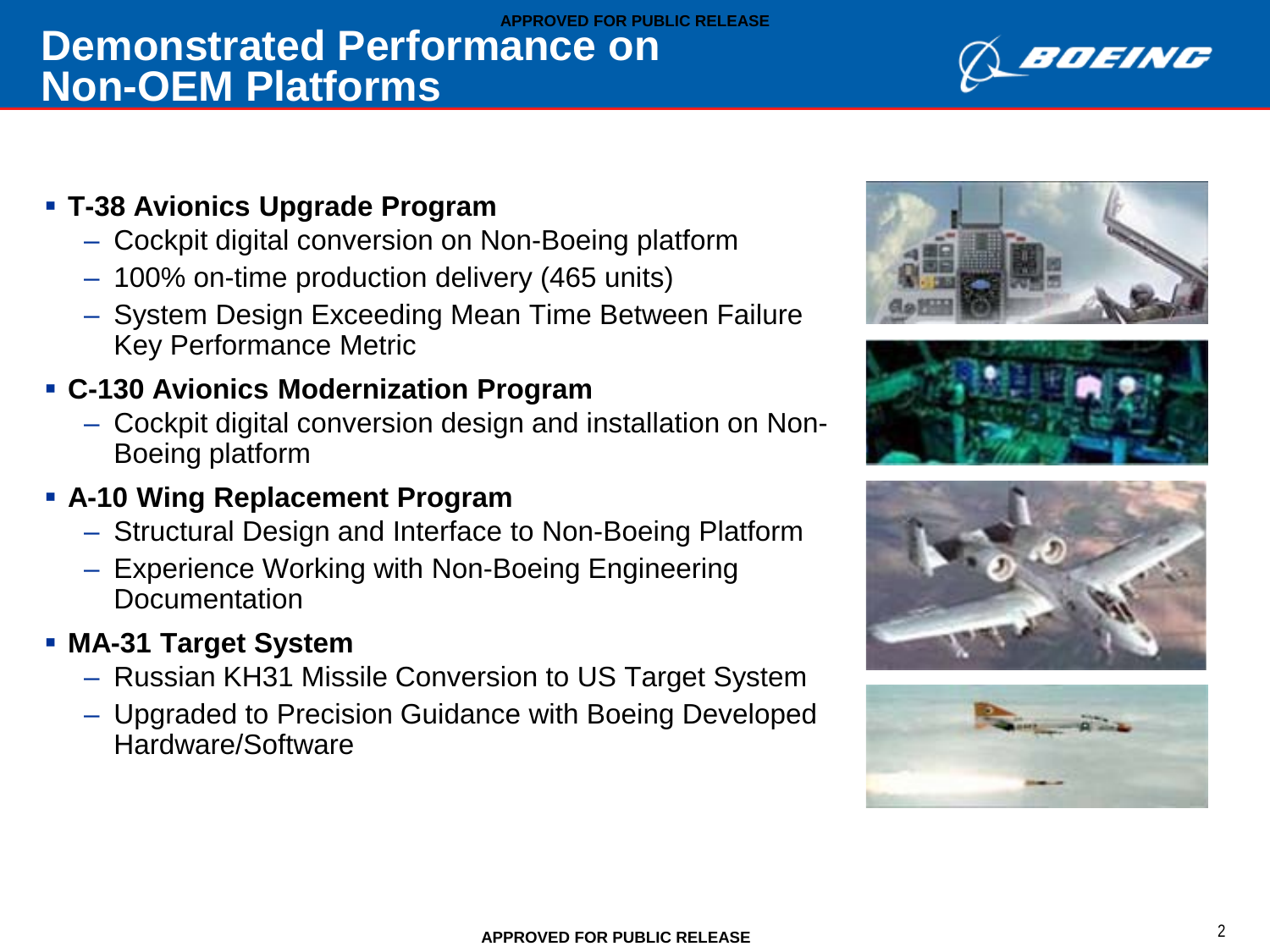## **QF-16 Overview**





### *Key Features*

- **Follow on for QF-4 Program: Supersonic, High-G, Heavy Payload Capability**
- **Satisfies Title 10 "Live Fire/Lethality"**
- **Provides 4th Generation Threat Representation**

**Witness**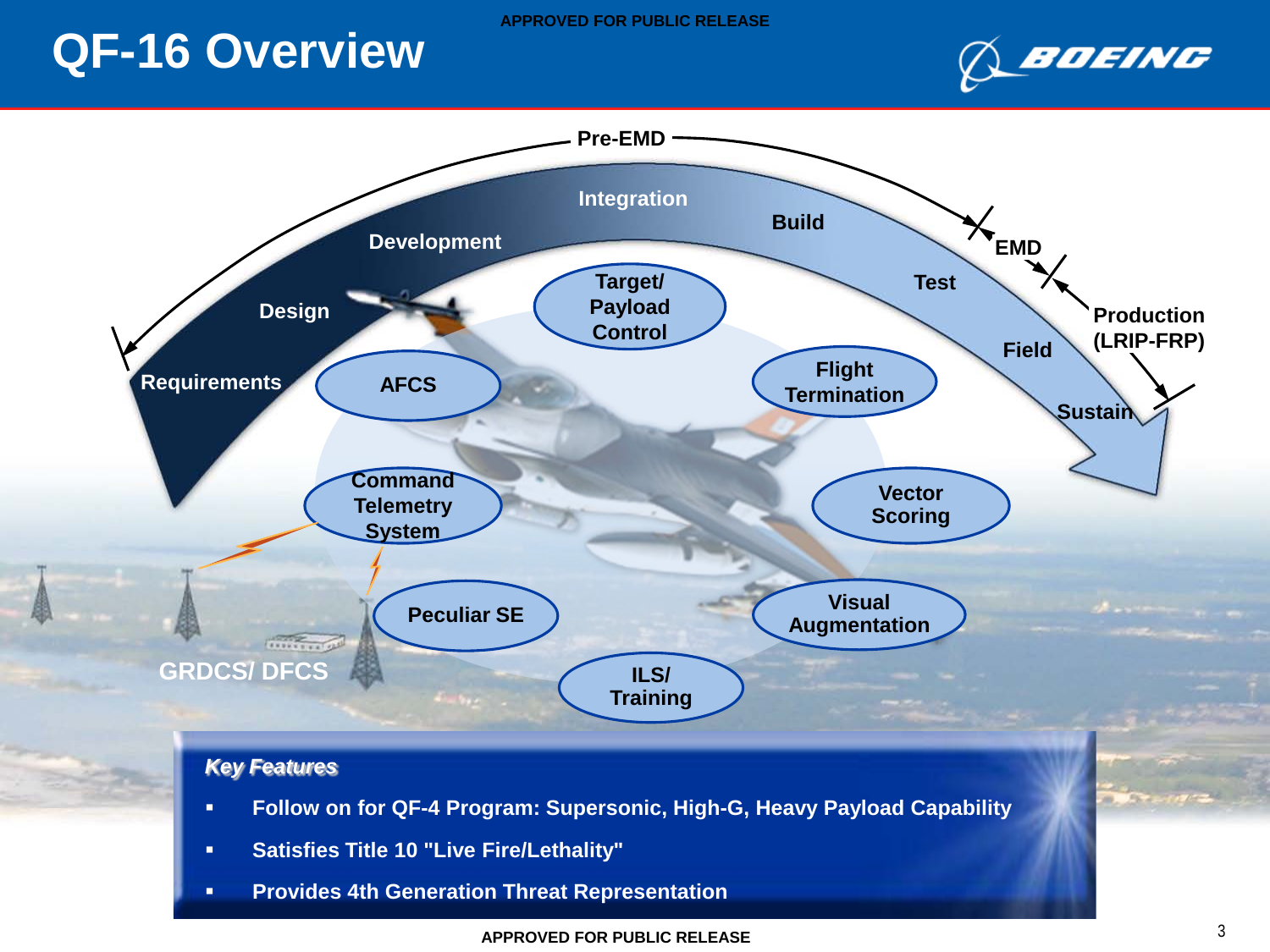### **APPROVED FOR PUBLIC RELEASE QF-16 Program Key Sites**





*Leveraging the Best of Industry to meet Customer needs*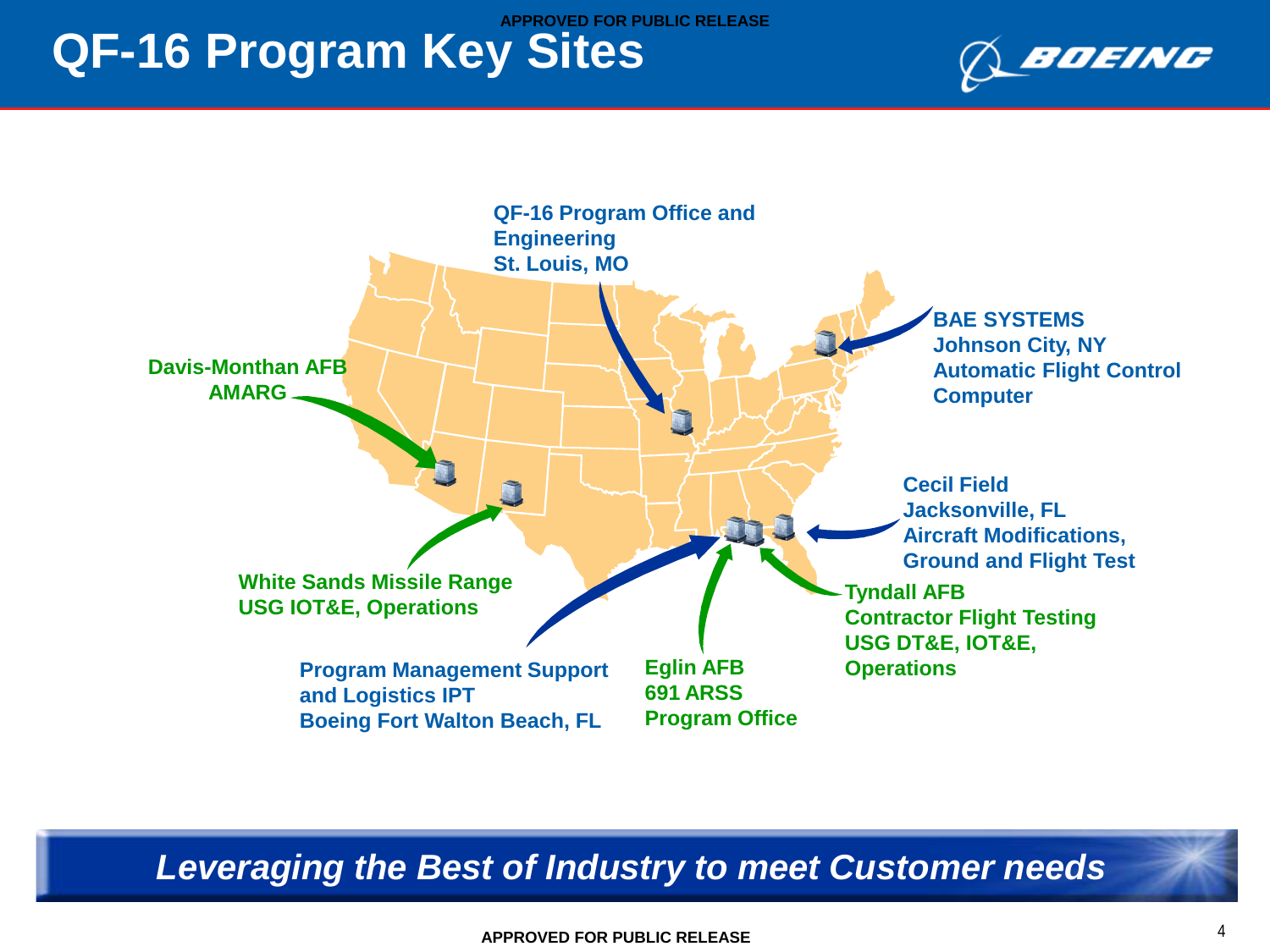### **APPROVED FOR PUBLIC RELEASE QF-16 FSAT Roadmap Meets All Government Milestones**



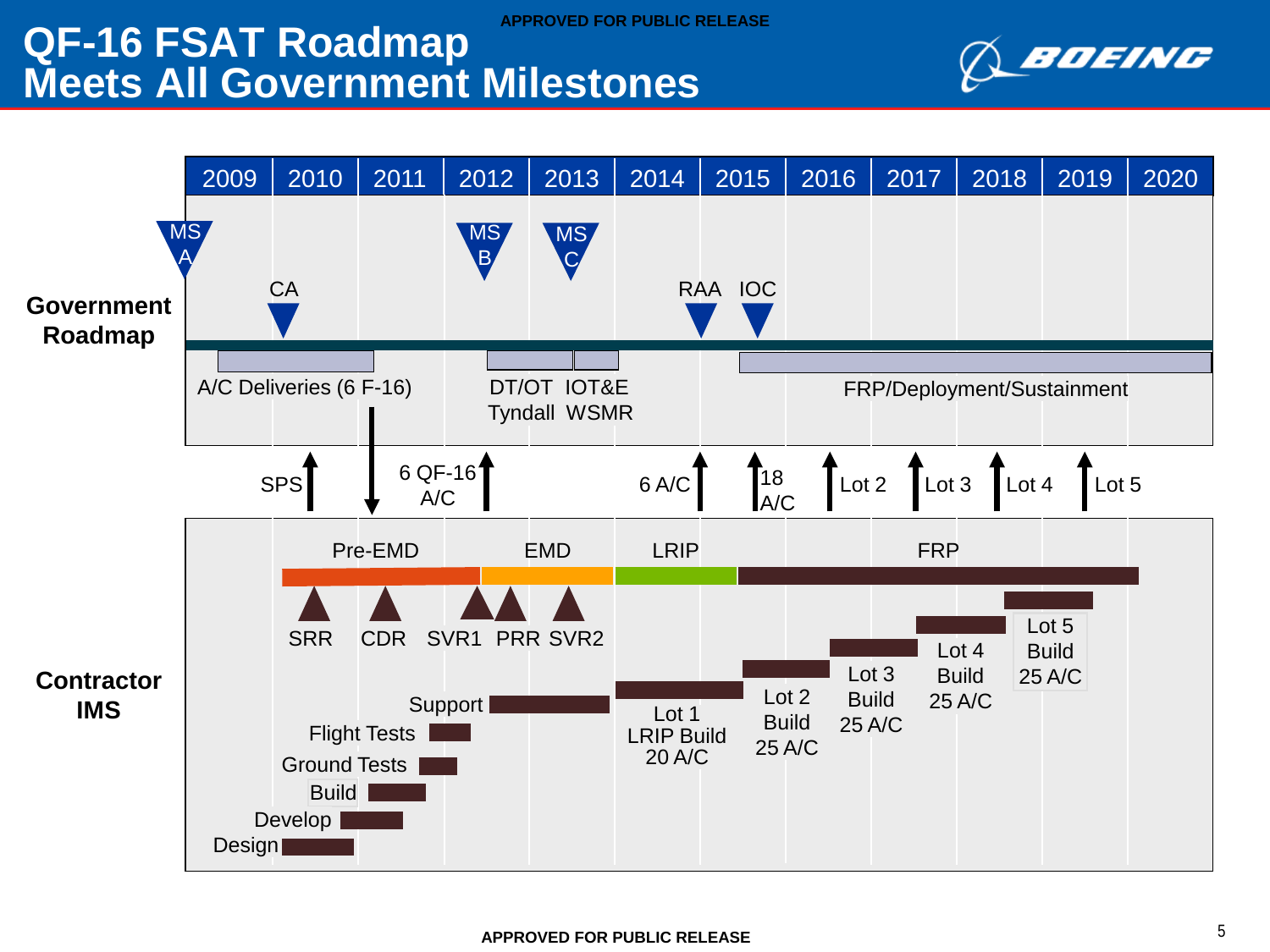## Functional Baseline - DPE

- **Drone Peculiar Equipment (DPE) refers to the unique airborne equipment developed to remotely command and control the QF-16 aircraft and provide scoring data for end game mission analysis.** 
	- Target Control System integration
	- Launch and Recovery
	- Full F-16 flight envelope performance and maneuvers
	- Payload control and deployment
	- Commanded or Automatic Flight Termination
	- Visual Augmentation
	- End game scoring

### **DPE consists of multiple subsystems with Top Level functions:**

- Automatic Flight Control System (AFCS)
	- **Take-off and Landing**
	- **Programmed Maneuvers & Automatic Sequences**
	- **Throttle Control**
	- **Air vehicle command and control**
- Command Telemetry System (CTS)
	- **Target Control System to AFCS interface**
- Payload Control System (PCS)
	- **Payload control and deployment**
- Flight Termination System (FTS)
	- Commanded or automatic immediate termination of aerodynamic flight
- Vector Scoring System (VSS)
	- **End game projectile miss distance**
- Visual Augmentation System (VAS)
	- Commanded Pulsed smoke trail for visual acquisition



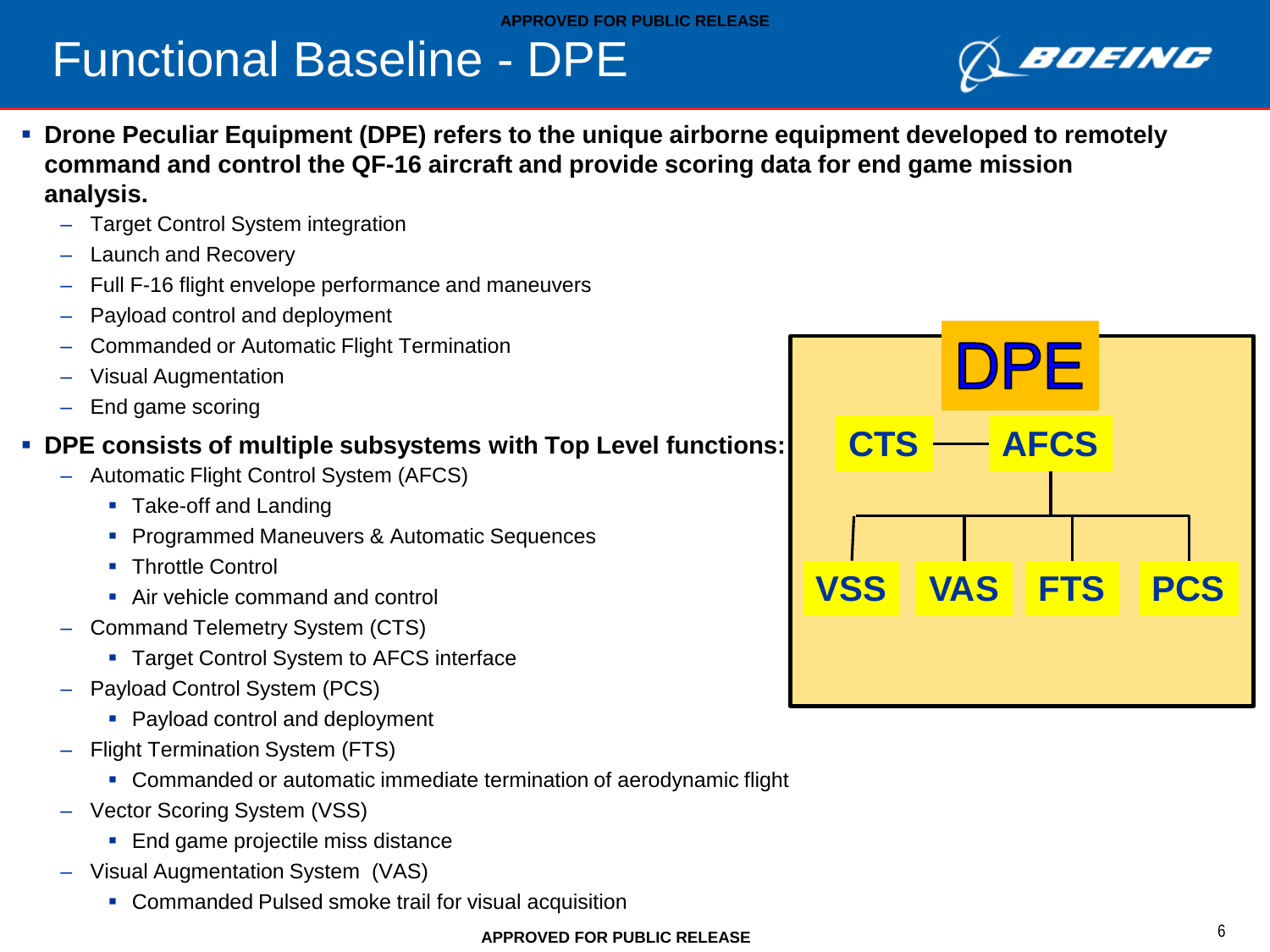## Functional Baseline - PSE



- **Peculiar Support Equipment (PSE) refers to the unique support equipment developed to test and troubleshoot the QF-16 Drone Peculiar Equipment (DPE)**
	- Acceptance test of QF-16 modifications at Cecil Field
	- Pre-Mission Test of QF-16s at Tyndall and Holloman AFB
	- Diagnosis and Isolation of DPE anomalies
- **PSE consists of an Automated System Test Set (ASTS) and a Portable Flight Line (PFLT)Tester.**
	- ASTS Top Level Functions
		- Perform full QF-16 system level Acceptance Test Procedures (ATP) to verify that the DPE drone modifications are installed correctly
		- Perform NULLO (Not Under Live Local Operation) Pre-Mission system level validation Test (PMT)
		- Fault isolate to the QF-16 DPE major Line Replaceable Unit (LRU) level
	- PFLT Top Level Functions
		- **Test and troubleshoot the QF-16 system to the DPE LRU level**
		- Load Operation Flight Programs (OFPs) for DPE systems with flight-line loadable OFPs
		- **Program levels for payloads signals**

**ASTS PFLT**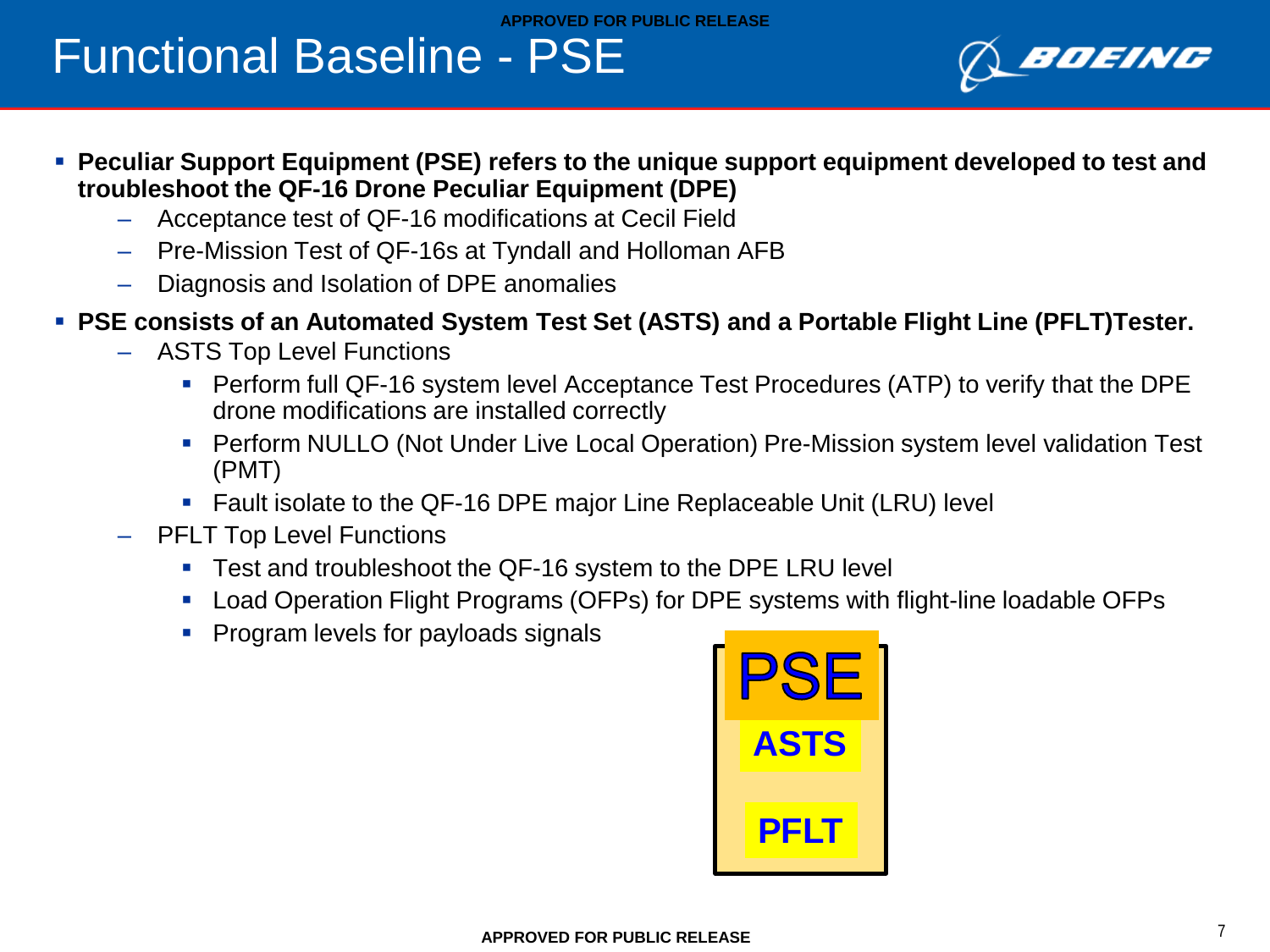### QF-16 Architecture Block Diagram



*BOEING*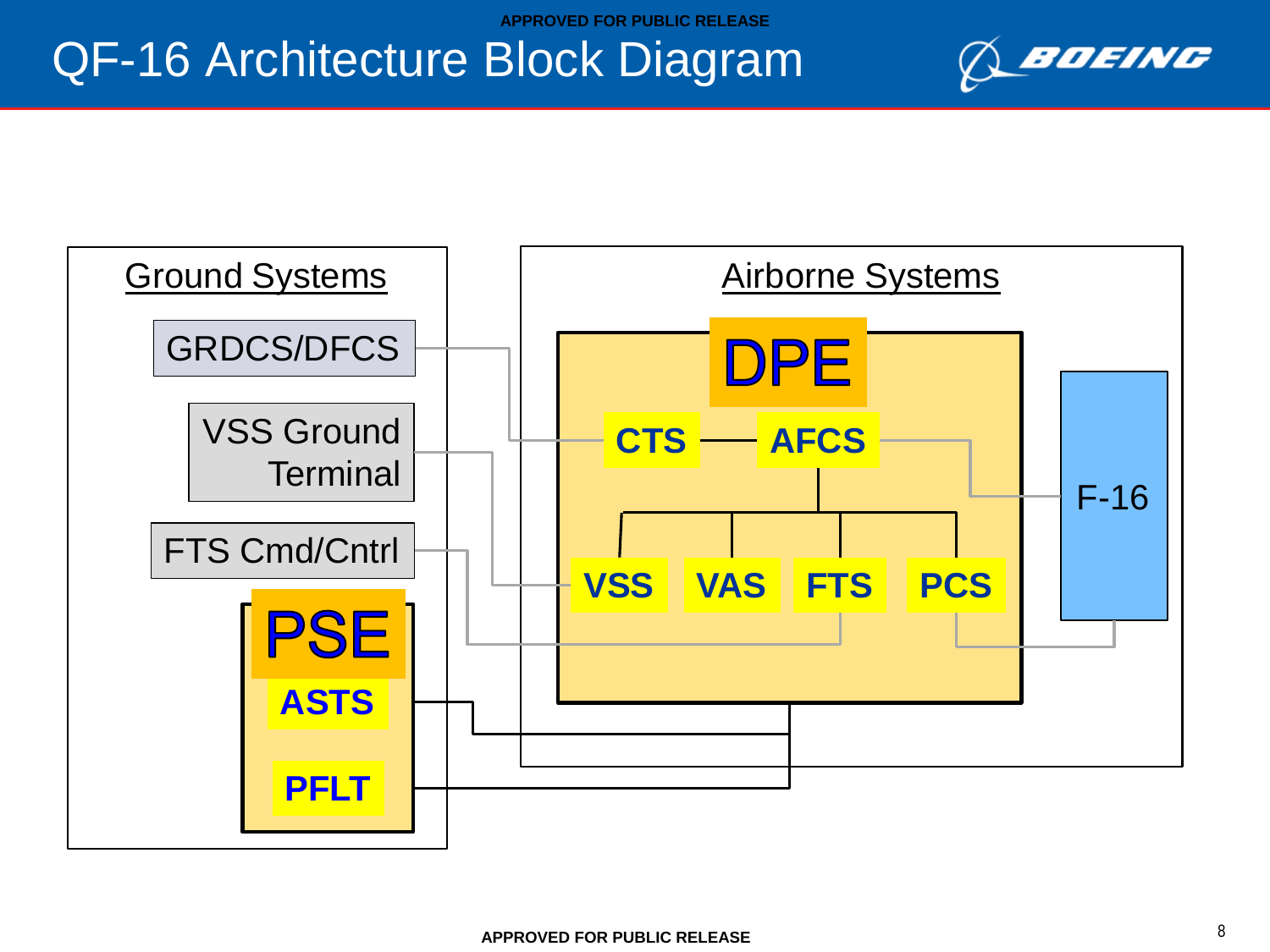### **APPROVED FOR PUBLIC RELEASE** Synthesis and Integration



- **Architecture has been defined and the suppliers selected**
	- **Alternative concepts defined and analyzed**
- **Physical interface definition started Drone Peculiar Equipment (DPE) AFCS\_ Automatic Flight Control System FTS – Flight Termination system CTS – Command Telemetry System PCS – Payload Control System VSS – Vector Scoring System w/ Encryption VAS – Visual Augmentation System**







**PFLT**

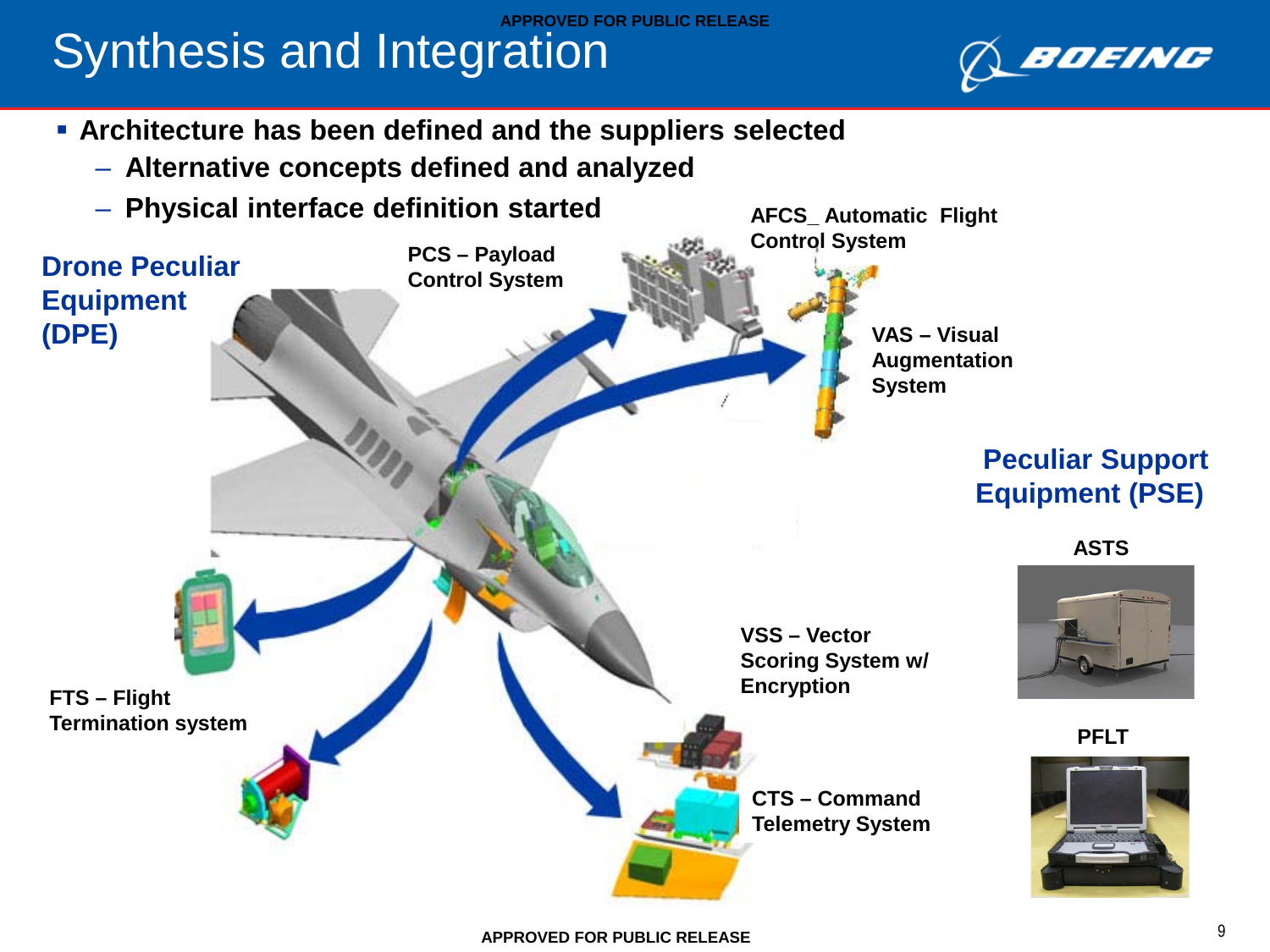### **Advanced Engineering Applied to QF-16**

- **Use of X-ray and Laser Scanning Technology**
	- **Rapid prototyping of risk reduction articles**
	- **3D modeling of equipment installation**

**3D Modeling of Equipment Installation in Gun Ammo Bay**





• **Rapid Prototype of F-16 Structure for Visual** 

**Augmentation Equipment Installation**



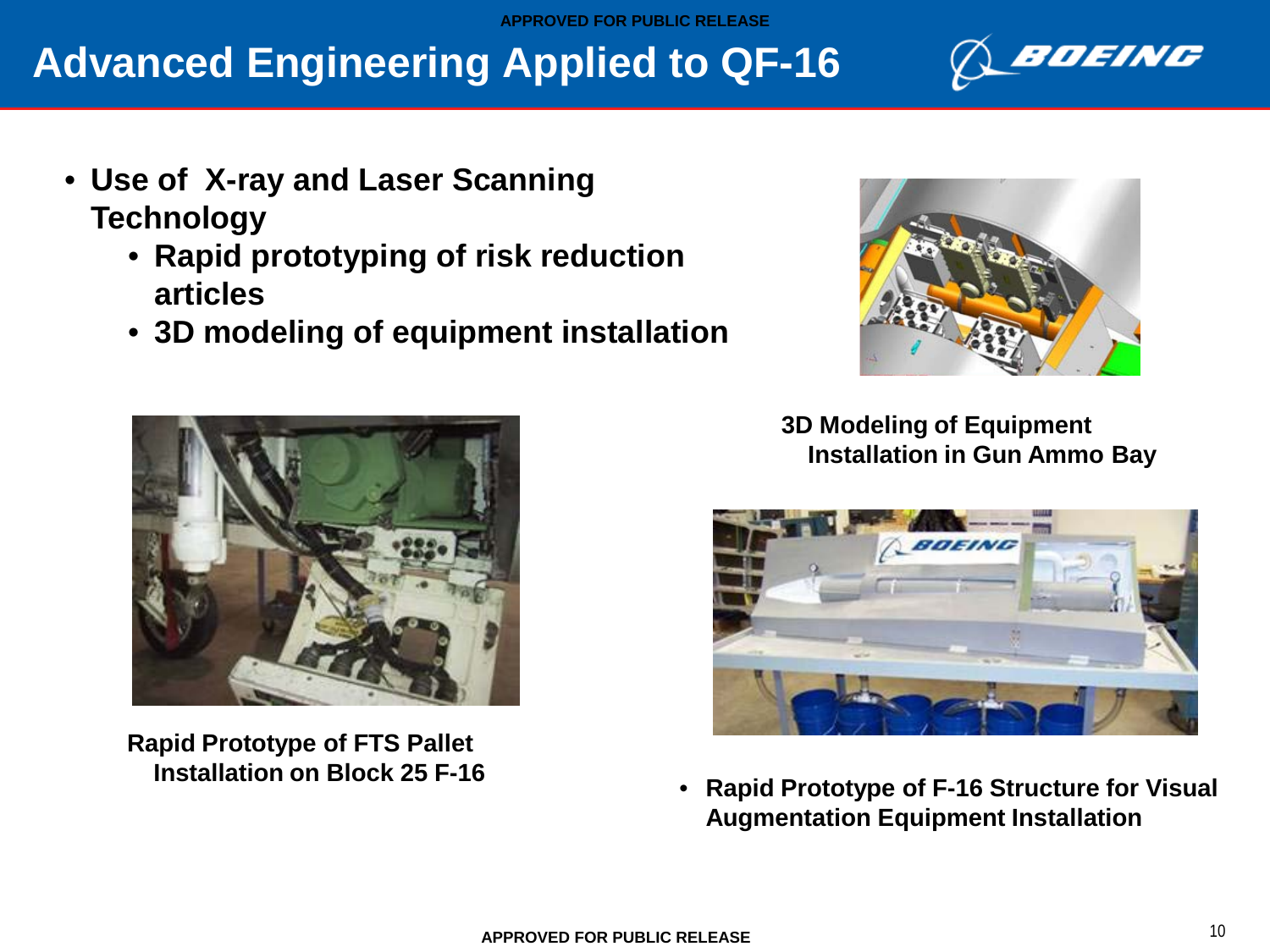## **Static Destruct Test**



- **Testing supports QF-16 Flight Termination System Warhead Placement**
- **Static Destruct Test Successfully Completed at Eglin AFB - August 2010**
- **Test Results show FTS warhead detonation will terminate QF-16 flight**



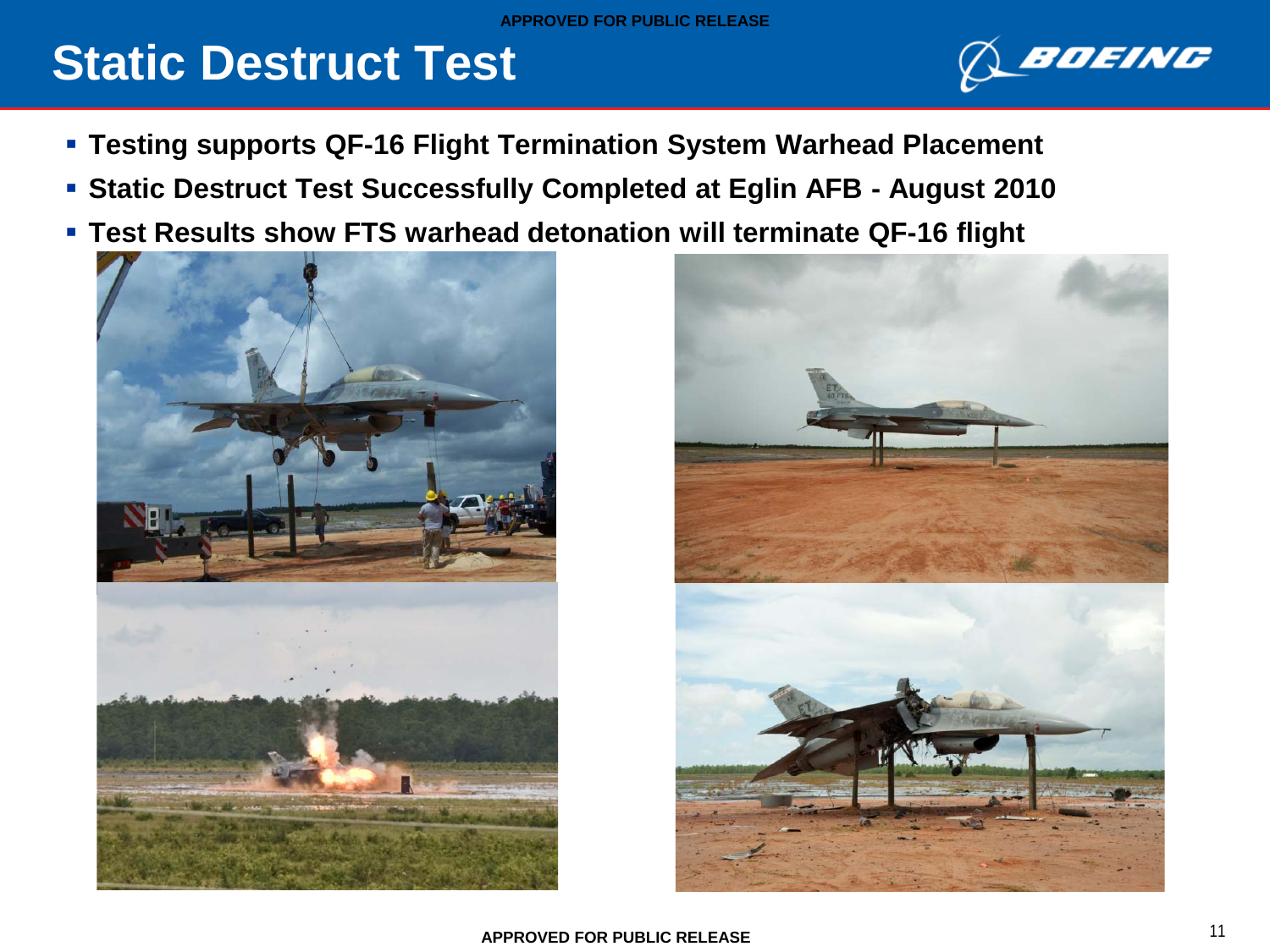## **Antenna Testing**



- **Completed Testing in Boeing Near Field Test Facility**
	- **Determined RCS contribution of QF-16 unique antennas**
	- **Antennas installed on F-16 Test Asset**
- **Antenna Pattern Testing at Boeing's Antenna Test Range, planned for January 2011.**



Near Field Testing Antenna Pattern Testing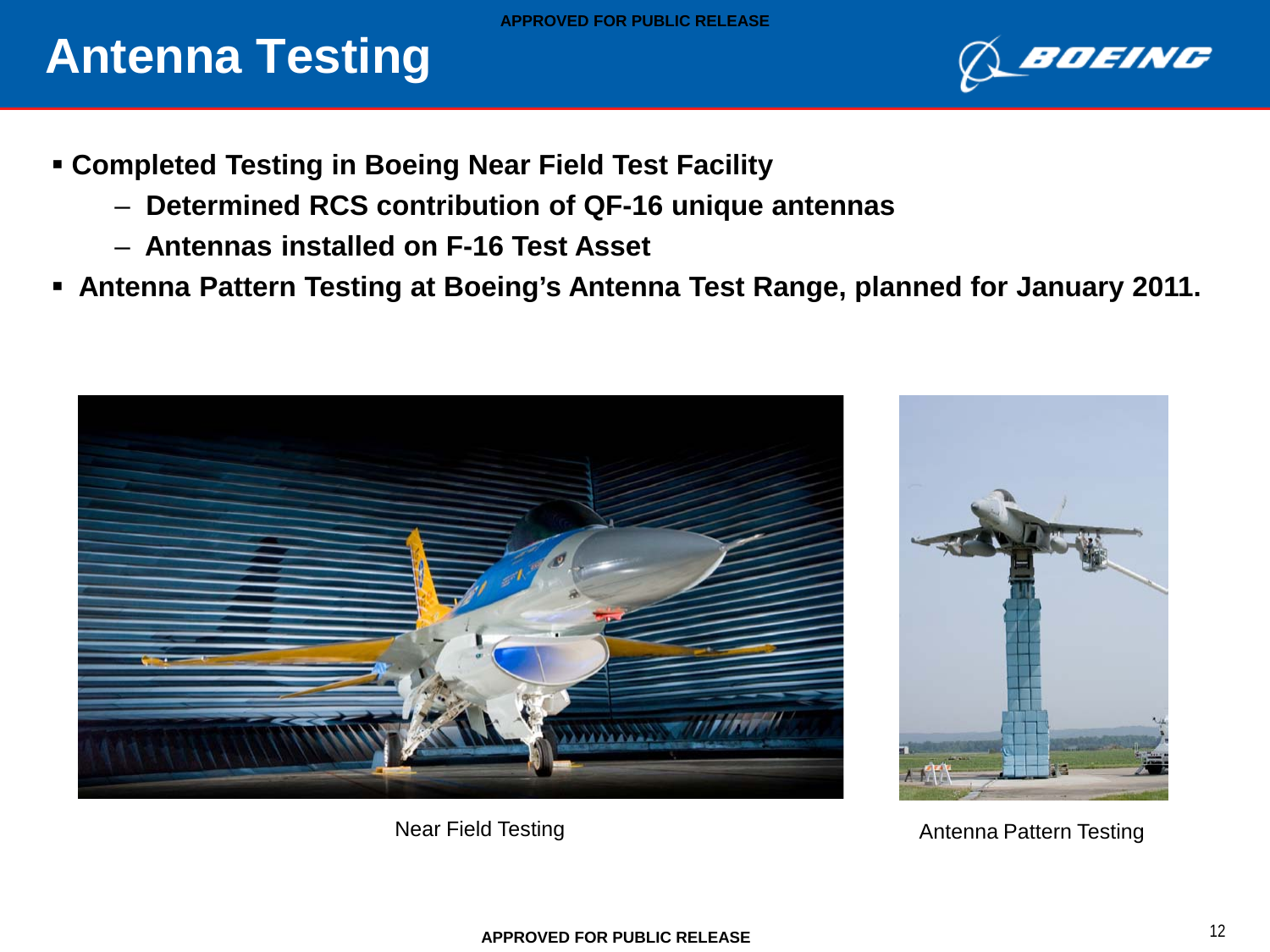## Test and Evaluation



- **A dedicated QF-16 System Integration Lab (SIL) will be used to support integration of DPE/PSE, to develop SW for DPE, and to support Flight Testing** 
	- **Hardware in loop testing, GRDCS Simulations and GRDCS Data Link Testing (GDLT)**
- **Contractor Aircraft Ground and Flight Testing - Cecil Field** 
	- Mobile GRDCS and GRDCS Portable Towers









**EMD Phase - DT/OT at Tyndall and at Holloman (White Sands Missile Range)**

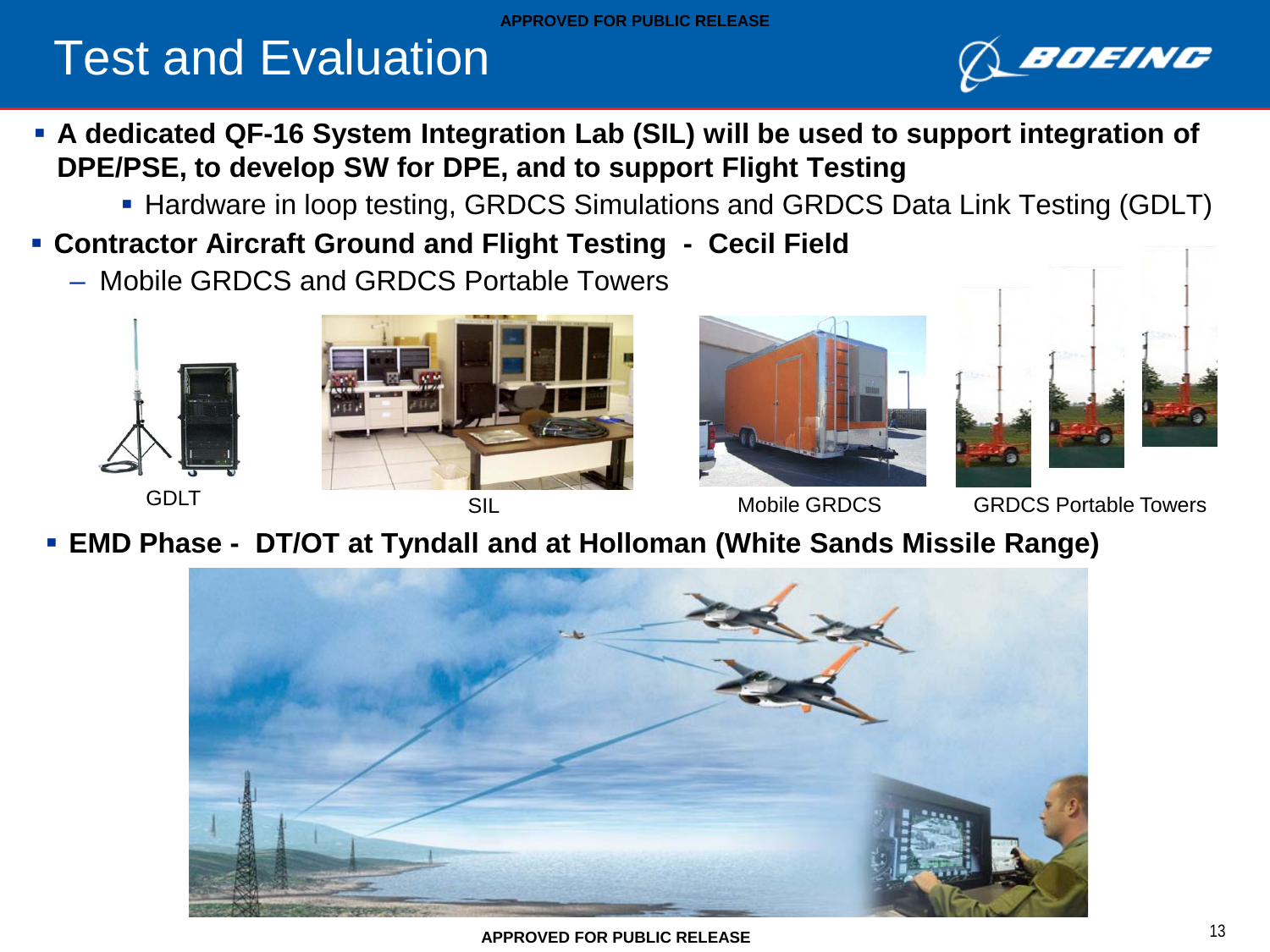## Ready to Support Drone Conversions





- **Cecil Field Recovery of first F-16**
	- **On time readiness**
	- **Trained and experienced support personnel**



*Lean cellular production supports affordable, high quality, on time performance*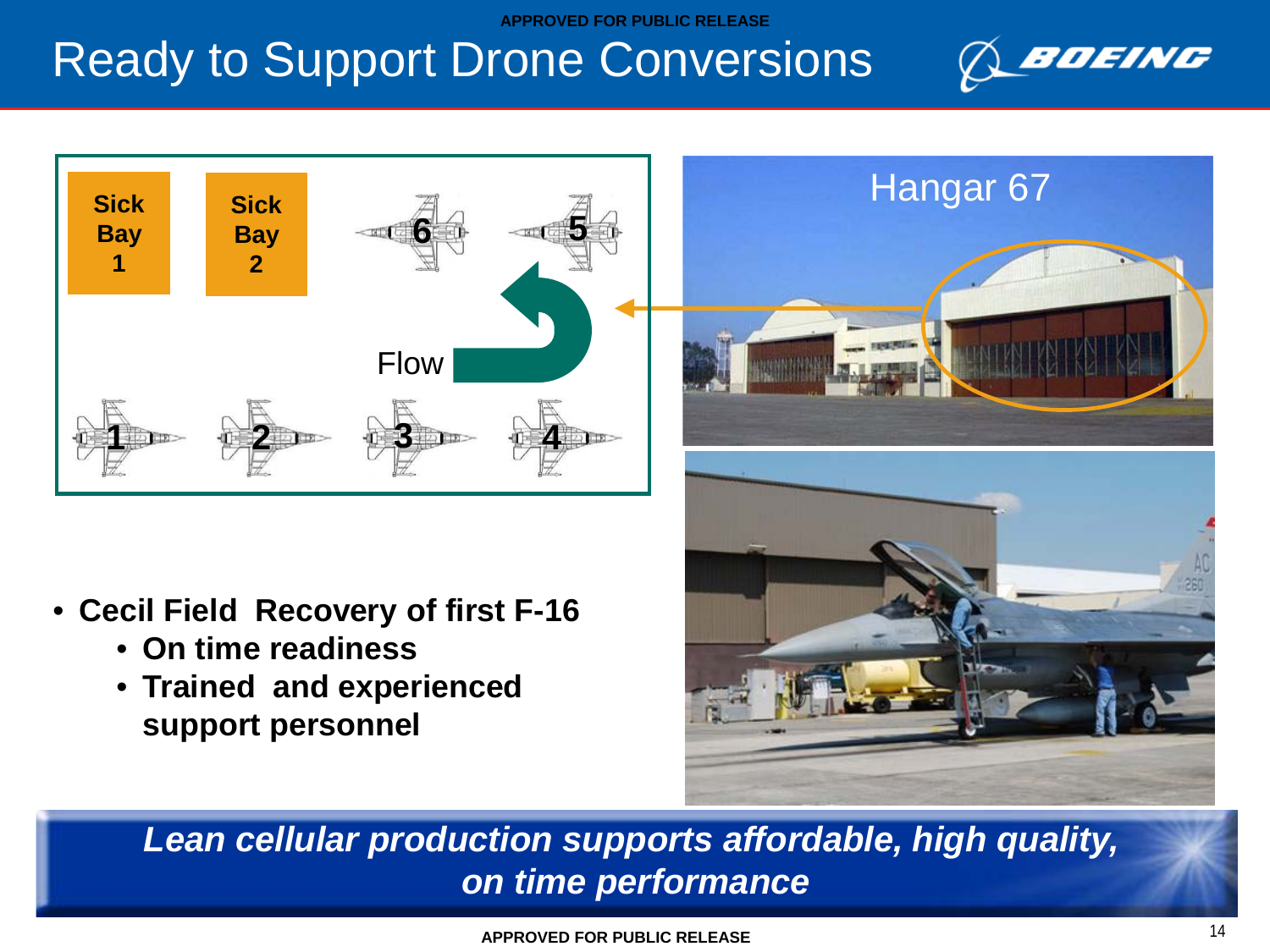## Program Summary



- **The Boeing QF-16 Program leverages QF-4 supply base and maximizes the use of existing hardware and software capabilities to provide a low risk drone peculiar equipment solution.**
- **The program has progressed through the startup phase, completed a system requirements review (SRR), the integrated baseline review (IBR), and the system functional review (SFR). PDR is on schedule for October 2010.**
- **Boeing systems engineering processes and program management best practices are in place to provide successful execution of the program requirements.**